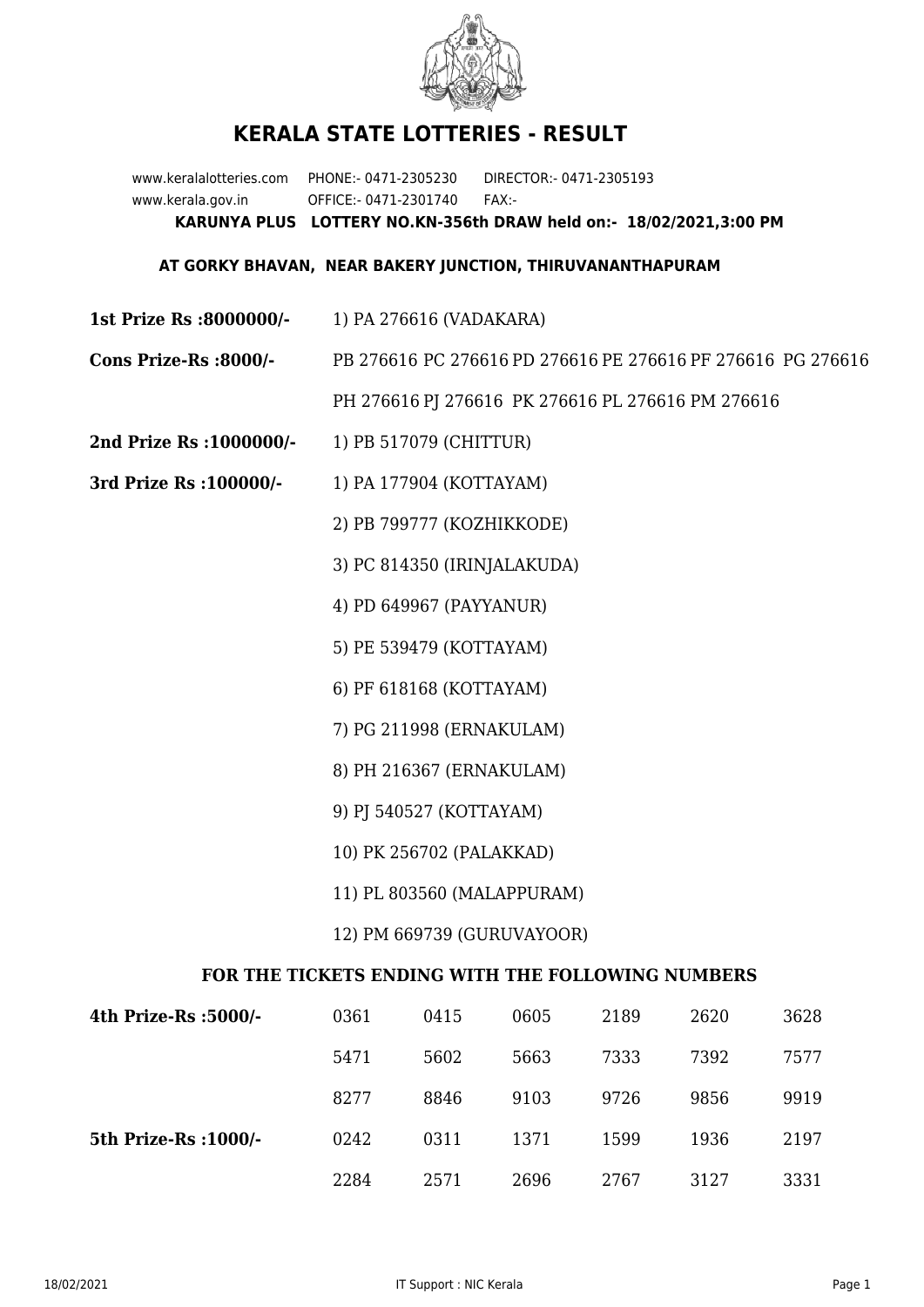|                      | 3823 | 3997 | 4053 | 4290 | 4393 | 4412 |
|----------------------|------|------|------|------|------|------|
|                      | 4721 | 5099 | 5653 | 5727 | 5970 | 6293 |
|                      | 6408 | 6527 | 6996 | 7334 | 9153 | 9411 |
|                      | 9679 | 9858 |      |      |      |      |
| 6th Prize-Rs :500/-  | 0018 | 0123 | 0623 | 0868 | 1792 | 1928 |
|                      | 1998 | 2079 | 2120 | 2155 | 2299 | 2371 |
|                      | 2486 | 2729 | 2914 | 2933 | 2964 | 3090 |
|                      | 3160 | 3179 | 3206 | 3341 | 3374 | 3540 |
|                      | 3632 | 3703 | 3794 | 3835 | 3843 | 3847 |
|                      | 3848 | 3851 | 4379 | 4641 | 4702 | 4786 |
|                      | 5260 | 5489 | 5561 | 5831 | 6153 | 6191 |
|                      | 6195 | 6501 | 6536 | 6537 | 6606 | 6678 |
|                      | 6882 | 6920 | 7043 | 7052 | 7060 | 7303 |
|                      | 7412 | 7488 | 7507 | 7764 | 7777 | 7827 |
|                      | 7968 | 8018 | 8264 | 8468 | 8504 | 8721 |
|                      | 9062 | 9323 | 9382 | 9427 | 9456 | 9492 |
|                      | 9605 | 9820 | 9849 | 9938 |      |      |
| 7th Prize-Rs : 100/- | 0034 | 0264 | 0314 | 0317 | 0392 | 0424 |
|                      | 0486 | 0771 | 0804 | 0895 | 0900 | 1089 |
|                      | 1162 | 1242 | 1503 | 1646 | 1869 | 1880 |
|                      | 1903 | 1962 | 1978 | 2171 | 2213 | 2273 |
|                      | 2346 | 2587 | 2602 | 2642 | 2752 | 2942 |
|                      | 2989 | 3126 | 3186 | 3245 | 3372 | 3386 |
|                      | 3462 | 3512 | 3589 | 3621 | 3641 | 3651 |
|                      | 3908 | 3958 | 4011 | 4093 | 4135 | 4324 |
|                      | 4383 | 4473 | 4626 | 4823 | 4868 | 4962 |
|                      | 4979 | 4995 | 5014 | 5119 | 5137 | 5183 |
|                      | 5204 | 5234 | 5470 | 5491 | 5558 | 5633 |
|                      | 5734 | 5747 | 5827 | 5993 | 6098 | 6109 |